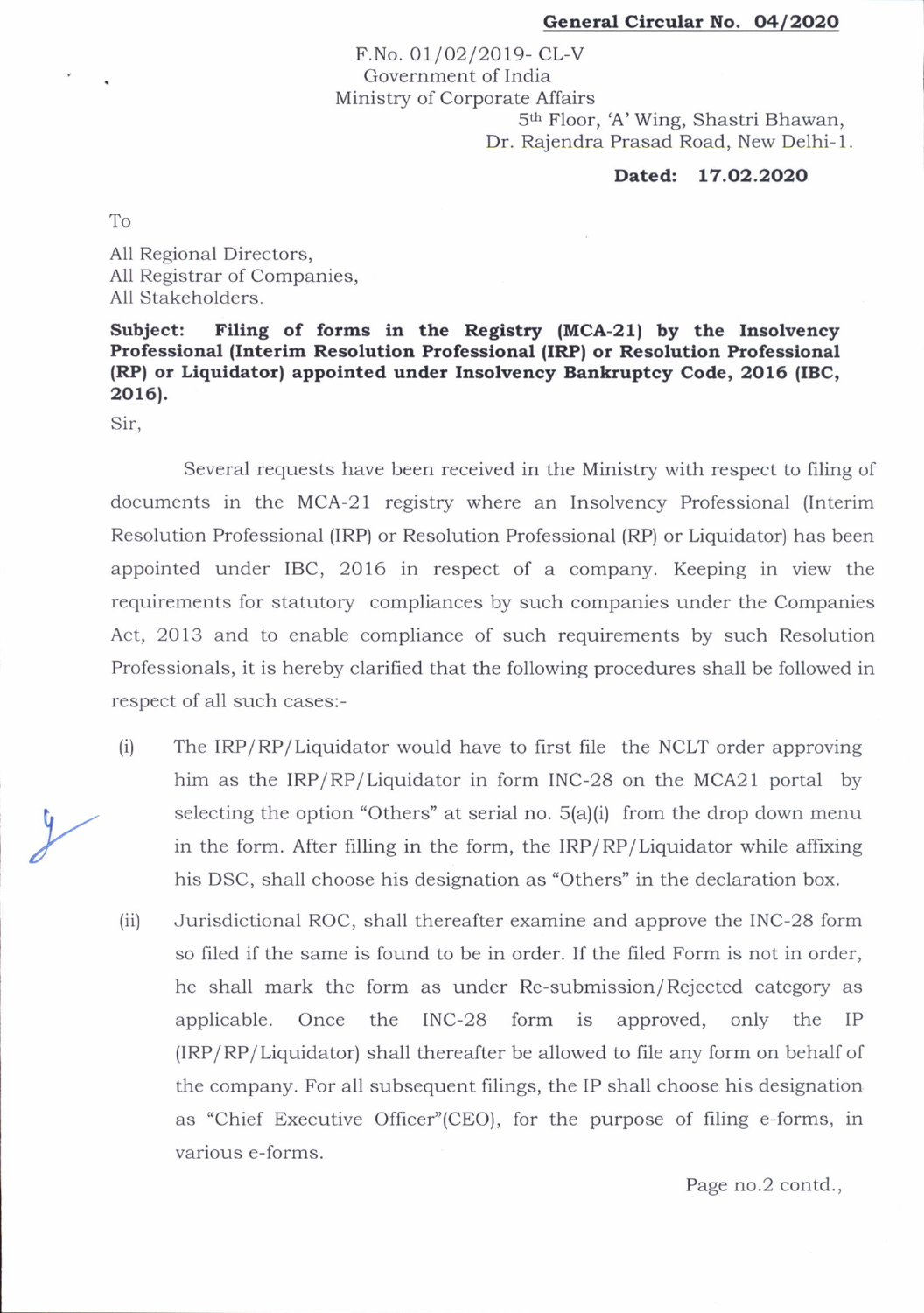- (iii) The Master Data for the company shall, after the approval of Form No.INC-28 clearly display that the said company is under CIRp or Liquidation, as the case may be, and the name of the IP so appointed shall be dispiayed in the CEO column.
- (iv) The IP shall be responsible and will be able to file all necessary documents/ disclosures/ returns for the purposes of compliances under the Companies Act, 2013.
- $(v)$ For filing e-forms SH-8 and SH-9 and iXBRL, the Ip shall be allowed to file the same in his role as CEO instead of the form being signed by two Directors. In respect of e-form MGT-7 the IP shall sign the form instead of a Director and thereafter the form would have to be certified by a Company Secretary in practice.
- (vi) Unless INC-28 e-form is approved, no other forms would be enabled for filine by the IRP/RP/Liquidator in his role of designated CEO. The IRP/RP/Liquidator in his role as **designated CEO** shall again file e-form INC-28 upon the approval of the resolution plan, initiation of liquidation proceedings or upon withdrawal of the application for CIRp based on which the status of the company would get suitably reflected in the company master data.
- In case, a new Board is required to be appointed in terms of the order passed by the Tribunal or Appellate Tribunal, the details of the first authorised signatory of such board will be inserted by the jurisdictional Registrar after receiving an application from the IP, wherein the SRN of the relevant e-from INC-28 shall be quoted. Consequently, the authorisation for the IP to file documents on behalf of the company shall then cease and the new authorised signatory shali then take over the responsibility of filing e-forms on behalf of the company.  $\frac{1}{\sqrt{2}}$  (vii)

Page no.3 contd.,